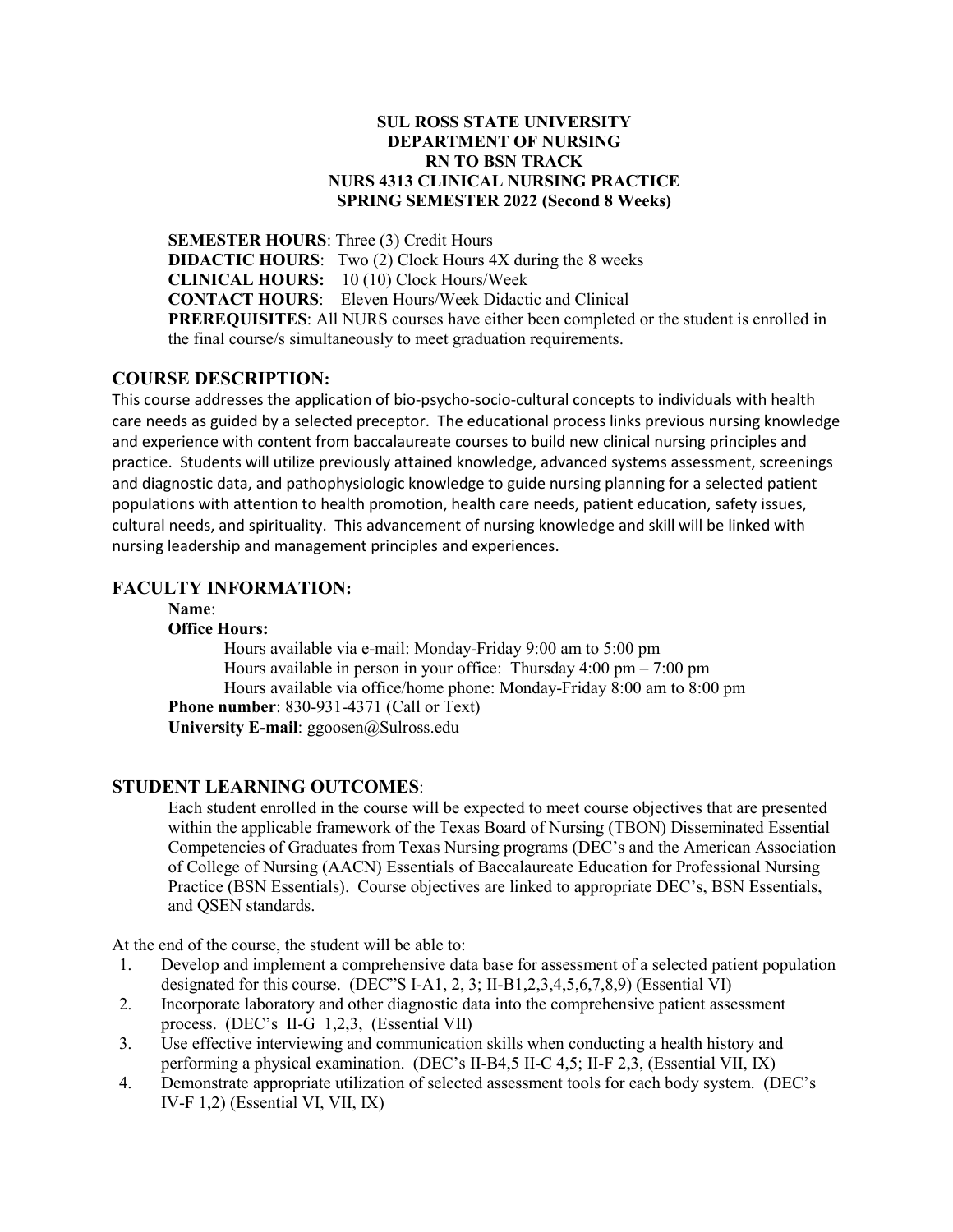- 5. Demonstrate physical examination techniques including observation, auscultation, palpation, and percussion for each designated body system. (DEC's III-B 1) (Essential IX)
- 6. Apply principles of infection control and patient safety during the assessment process. (DEC's III-A1,2,3,4,5,6; III-B4,5, (Essential IX)
- 7. Utilize a selected nursing theory to plan and implement care for a selected population group. (DEC's II-A 1,2,3,4; II-B 1,2,4,5,6,7,10) (Essential I, VIII)
- 8. Demonstrate the nurse's role in health promotion, disease prevention, and managing the individual needs for a selected diverse population groups, inclusive of diverse population/ age group (infants, toddlers, school-age children, adolescents, adults, and/or older adults). (DEC's II-D1,2,3,4,5; II-E 1,2,3,4,5,6,7,9; 10, 11, 12, 13, 14; II-H 1,3, 4, 5, 6; IV A 1,2, IV-B 1,2, II-F 1,2,3,4,5,6) (Essential II, III, VI)
- 9. Describe and implement nursing management for a select group of health promotion topics as it relates to primary, secondary, and tertiary prevention. (DEC's I-B 1,2,3, 4,5,6,7,8,9: III-E 1,2,4; IV-A 4) (Essential V)
- 10. Integrate concepts from management/leadership, resource management, and communication theories in working with and supervising other in provision of patient centered care with diverse patients and settings.
- 11. Practice within a framework of professional, ethical and legal standards applicable to the nurse as leader, delegator, advocate, coordinator and manager of patient centered care. (DEC's I-A 1-9; I-B 3, 4, 7; I-C 1, 3, 5, 6; I-D 1,2,3,4,5) (Essential IV)

# **REQUIRED TEXT**:

- 1. Jarvis, C. (2018). Physical Examination & Health Assessment (6<sup>th</sup> Edition) St. Louis, Mo: Saunders-Elsevier.
- 2. Jarvis, C. (2018). Physical Examination & Health Assessment Student Laboratory Manual (6<sup>th</sup> Edition). St. Louis MO: Saunders-Elsevier.
- 3. Student & Preceptor Handbook

# **COURSE LEARNING ACTIVITIES, ASSIGNMENTS, GRADING, AND EXPECTATIONS:**

# **LEARNING ACTIVITES:**

Students will be required to meet expectations identified in this course that include synchronous discussion related to specified topics. Discussion will reflect knowledge obtained from required and recommended references and evaluated according to a rubric for class discussion related to clinical issues. A response of "I agree", or "sounds good" are not acceptable entries. Written documents will reflect guidelines prepared by the faculty that clearly address the purpose and inclusions for topics addressed in the paper. Grading rubrics for professional papers will provide specific direction for the document and APA guidelines that are required for all written documents.

Students are required to participate in class discussions that explore health care issues in professional nursing practice and varied health care organizations. Student dialogue will focus on identifying and assessing resources, analyzing patient situations, and identifying clinical dilemmas that impact professional nursing regulation and management of direct patient care. Students are expected to contribute to the dialogue using critical thinking, clinical reasoning, and professional comportment. In accordance with educational guidelines for Sul Ross State University, students are required to enter dialogue within the BB document on a weekly basis. If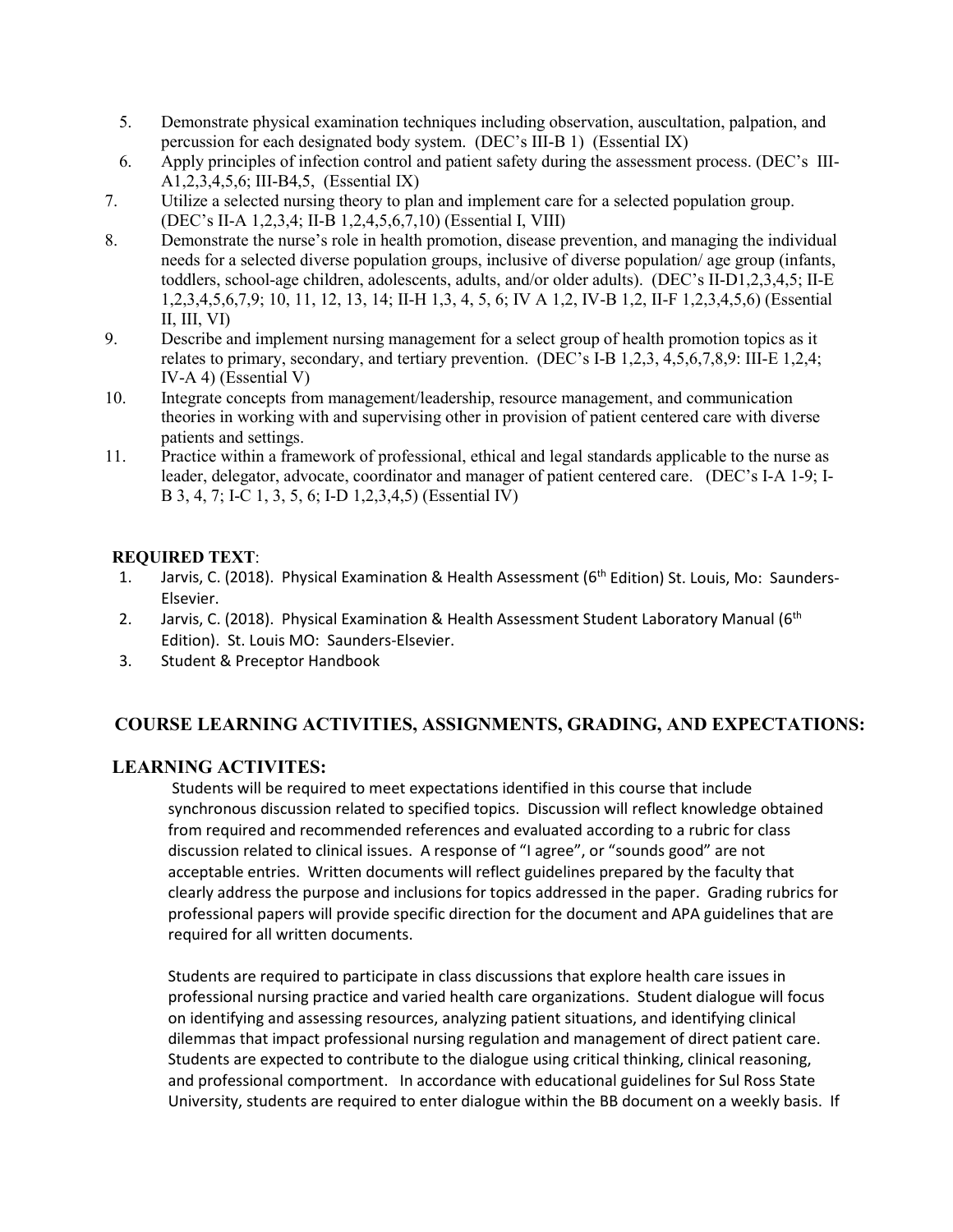more than two weeks pass without communication with the faculty of record and/or the student group, this lack of activity is not acceptable and will be followed with action in keeping with the RN to BSN Nursing Program Student Handbook. It is important to note that all communication between faculty and students must occur on Sul Ross e-mail and Blackboard. Communication must be a part of the Sul Ross State University system.

#### **Class, Discussion & Online Seminar Participation:**

Students will participate in online collaborative activities that explore concepts and theories in professional nursing and health care. Students are expected to participate in scheduled discussion providing at least two (2) substantial comments at each meeting. One substantial class response will address an initial response to a question. The second response will be viewed and evaluated as a reply to several responses provided by classmates.

# **Clinical Objectives:**

Each student will prepare clinical objectives to be met while completing clinical practice. Course objectives must guide the statements in addition to inclusion of personal clinical goals the student may wish to accomplish. These objectives must be available to the faculty of record during the first week of class for review and discussion.

**Critical Analysis of Literature/Research:** Weekly topics identified in class activities and discussion will require literature review pertinent for the patient population that each student in the course has selected for their clinical focus. Written and verbal information must be properly referenced. Postings must be referenced using APA format.

# **Data Base Development:**

Students will refine the comprehensive data base developed in NURS 3309 Comprehensive Assessment to reflect the patient population selected for clinical experience. There are numerous data bases available to reflet information which will contribute to completeness of assessment and assist with development of creative approaches to delivering nursing care and recording information; however, it is not acceptable to copy a data base from a clinical agency and present the instrument without significant alteration and sequencing of information as identified in the guidelines.

# **Weekly Documentation of Assessment/Patient Education/Health Promotion**

Students will maintain a log/diary to document learning experiences in the clinical setting. Data must be organized around clinical objectives prepared by the student and approved by the faculty of record. Information will be reviewed periodically by the faculty of record.

# **Clinical Performance/Preceptor:**

During the semester prior to enrollment in NURS 4313 Clinical Nursing Practice, each student must meet with the Director of the Program to discuss clinical locations that could potentially meet the student's clinical objectives. Each student must prepare clinical objectives designed to meet clinical course and personal objectives and personal objectives. The faculty of record will assist with development of these objectives. Affiliation agreements must be signed prior to the beginning of the semester as discussed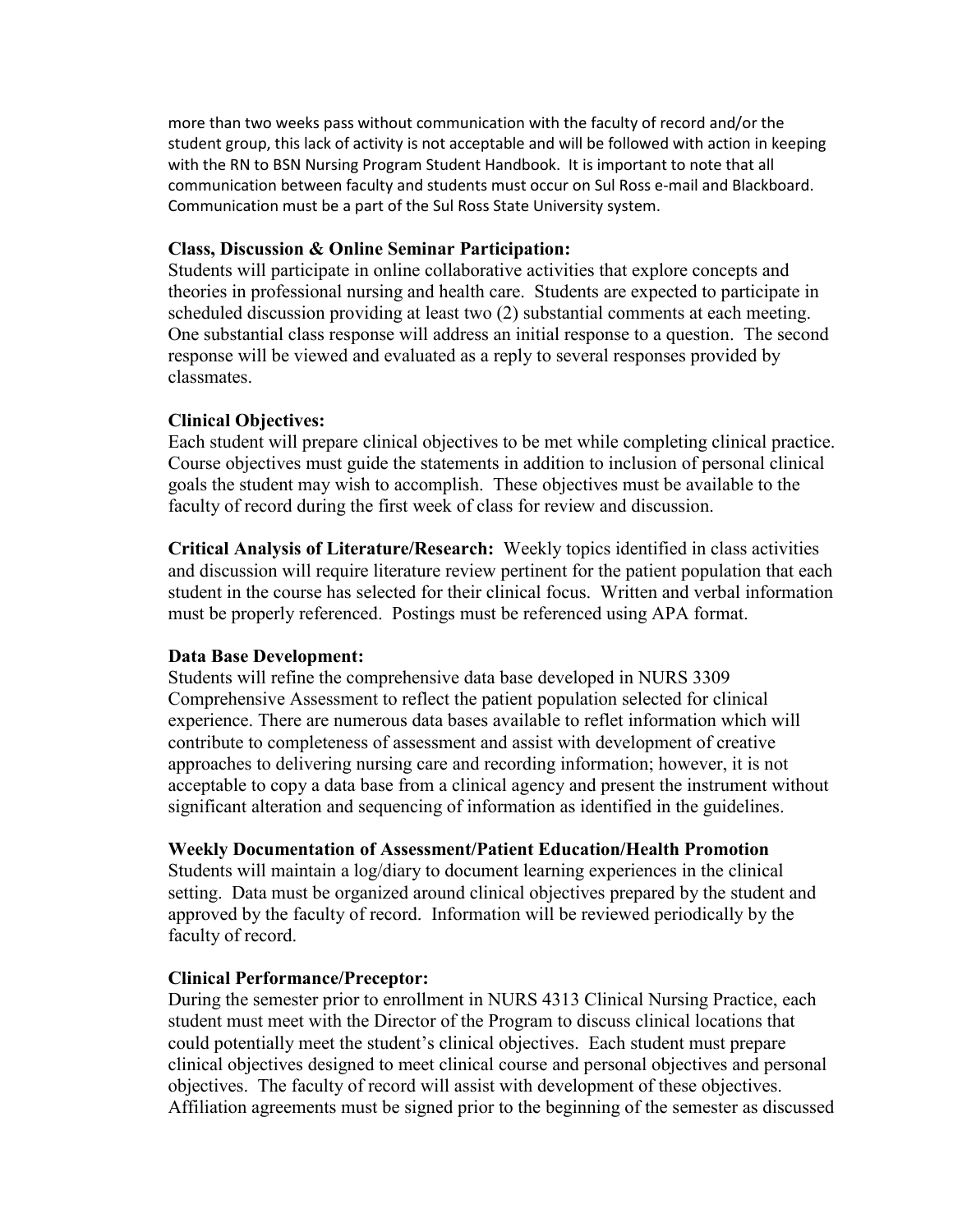in the Preceptor/Student Guidelines. Each student will follow guidelines presented in the Preceptor/Student Guidelines to plan, implement, and evaluate clinical learning experiences for this course.

#### **Final Complete Integrated Assessment:**

Each student will demonstrate their ability to perform a comprehensive assessment for a body system. A body system will be randomly selected the day of the scheduled assessment. Potential body systems include respiratory, cardiovascular, gastro-intestinal, neurological, and integumentary/musculoskeletal as presented in system competencies. Time for the integrated assessment will be presented by the clinical faculty member as arranged in the Simulation Lab located on the Southwest Texas Junior College Campus in the nursing education area. This assessment must be completed prior to finals week for the semester.

#### **COURSE EXPECTIONS:**

Verbal and written responses to assignments will incorporate evidence that the student has read appropriate assignments and is able to articulate information that reflects individual cognition and understanding of information. All written assignments must be presented in APA format. Any technical difficulties related to Blackboard Collaboration must be referred to the IT resources close to your home address and corrected as soon as possible. Making an appointment with the IT resource and taking your computer equipment with you to the appointment will lead to a successful learning process.

Students are expected to enter into group decisions at the beginning of the semester related to planning synchronous and asynchronous learning activities designed to meet course and unit objectives. Attendance and participation in synchronous and asynchronous student groups are required unless prior arrangements have been made with the faculty of record. All assignments should be planned to meet the deadlines designated on the course schedule. Late papers and make up assignments must be discussed with the faculty of record. Examinations must be taken when scheduled unless previous arrangements have been made with the faculty of record. A detailed schedule of course activities and due dates are included in this syllabus.

#### **Orientation to Course:**

It is expected that you attend a nursing orientation at the beginning of the semester unless you have attended a scheduled event prior to the course. Nursing orientation will be held at the beginning of each fall and spring semester and students will be notified by e-mail when we have been notified that you are enrolled in the course. New students come to the Uvalde campus with their personal lap top so IT representatives can assist with access and solve any problems that may exist with the individual computer. During the afternoon, students will be able to meet with faculty and clarify any questions that may be related to course expectations. The Director for the library will be present to orient all new students to the library sources and how to access resources that can be utilized throughout the course.

Each student and faculty member will spend time with a staff member that can assist with the learning process for Blackboard and Communicate. It is important that all participants are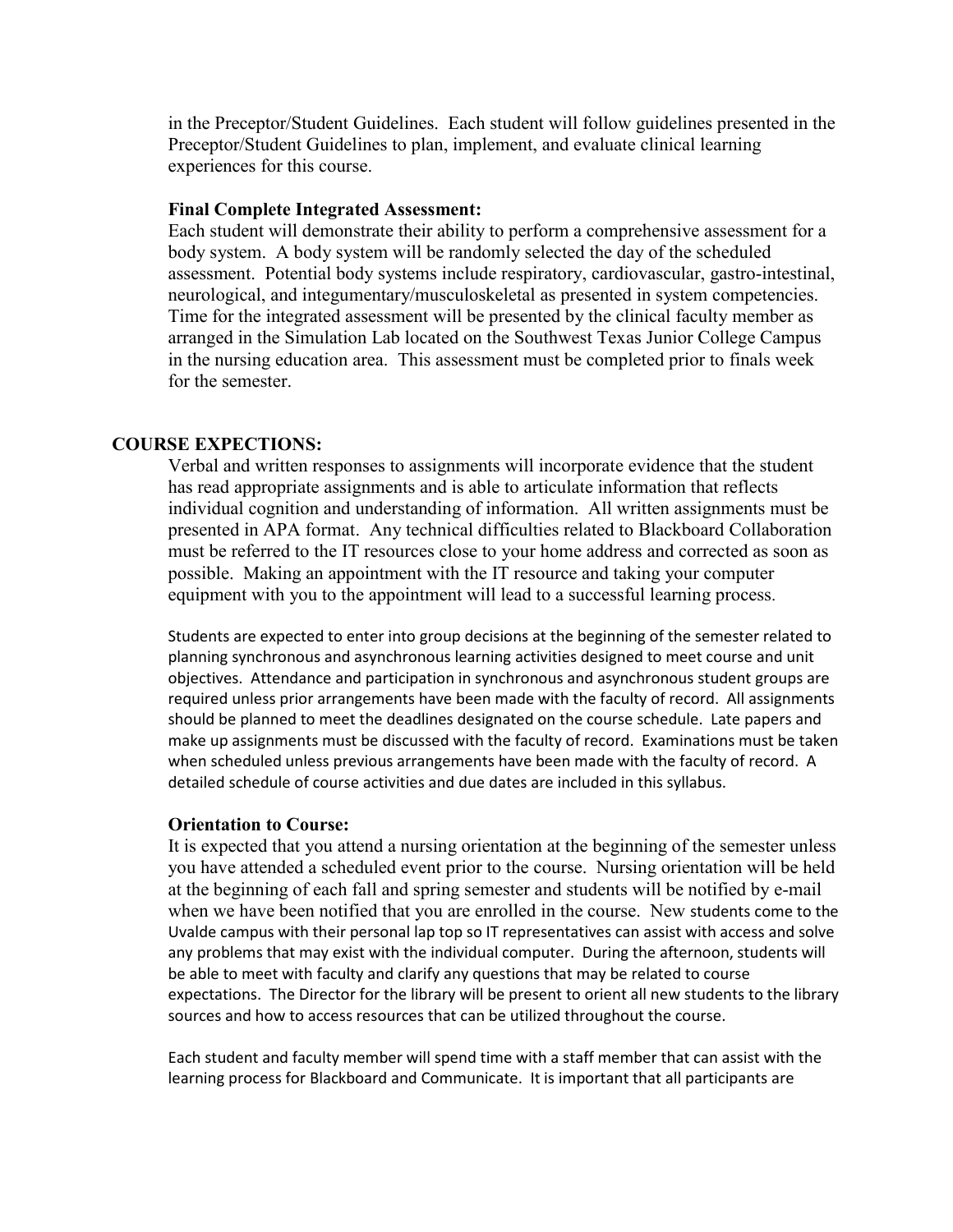oriented to the learning process related to all resources available through the Blackboard process.

# **STUDENT/FACULTY EXPECTATIONS IN THE TEACHING/LEARNING PROCESS**

Learning is a shared endeavor based upon respectful and collaborative relationships between students and faculty. The learning activities designed for this course were developed based upon the following:

- 1. As adult learners we are partners in learning.
- 2. Faculty members serve as a mentor, resource, guide, or coach and professional peer.
- 3. Our work and life experiences differ and serve to enrich our individual and mutual learning.
- 4. Each member of the class is committed to preparing for and successfully completing class learning activities.
- 5. Each member of the class will organize their time, learning goals, work schedules and family arrangements to fully participate in the course and assignment activities.
- 6. Each member of the class is able to use computer technology and access resources via the Internet and other mobile technologies as needed for this and other courses.

# **COMMUNICATIONS:**

- **Announcements** Check announcements each time you log onto the course.
- **Course E-mail** All e-mail communication must be through your Sul Ross e-mail account. Check Sul Ross e-mail frequently for communications and make sure your email address is current. Faculty will respond to inquiries and comments within 24 hours Monday – Friday.
- **Responses to e-mails and course postings** Please respond to faculty requests and/or communications within 24 hours. Use course or Sul Ross e-mail and if not available, mobile phone or texting between the hours of 8 am and 8 pm if possible. Messages received on the weekends or holidays will be answered by the next working day.
- **Assignments** Assignments will be reviewed and returned with feedback/grade within 4 days of submission.
- **Writing and use of APA format** All written assignments and discussion board postings will be submitted using the American Psychological Association (APA) Guidelines, as indicated by faculty. <http://owl.english.purdue.edu/owl/resource/560/01>

# **USE OF TECHNOLOGY:**

If you have any technical questions, problems or concerns with Blackboard, do not spend more than 15 minutes on any technical problem, seek help immediately.

- Contact the 24-7 Help Desk at: 1-888-837-2882.
- Uvalde OIT Department: 830-279-3045
- Eagle Pass OIT Department: 830-758-5010
- Del Rio OIT Department: 830-703-4818

# **ATTENDANCE AND PARTICIPATION:**

- Your attendance is expected at every class meeting both face to face and online.
- Readings and learning activities relevant to the weekly topic are identified in the course schedule and modules.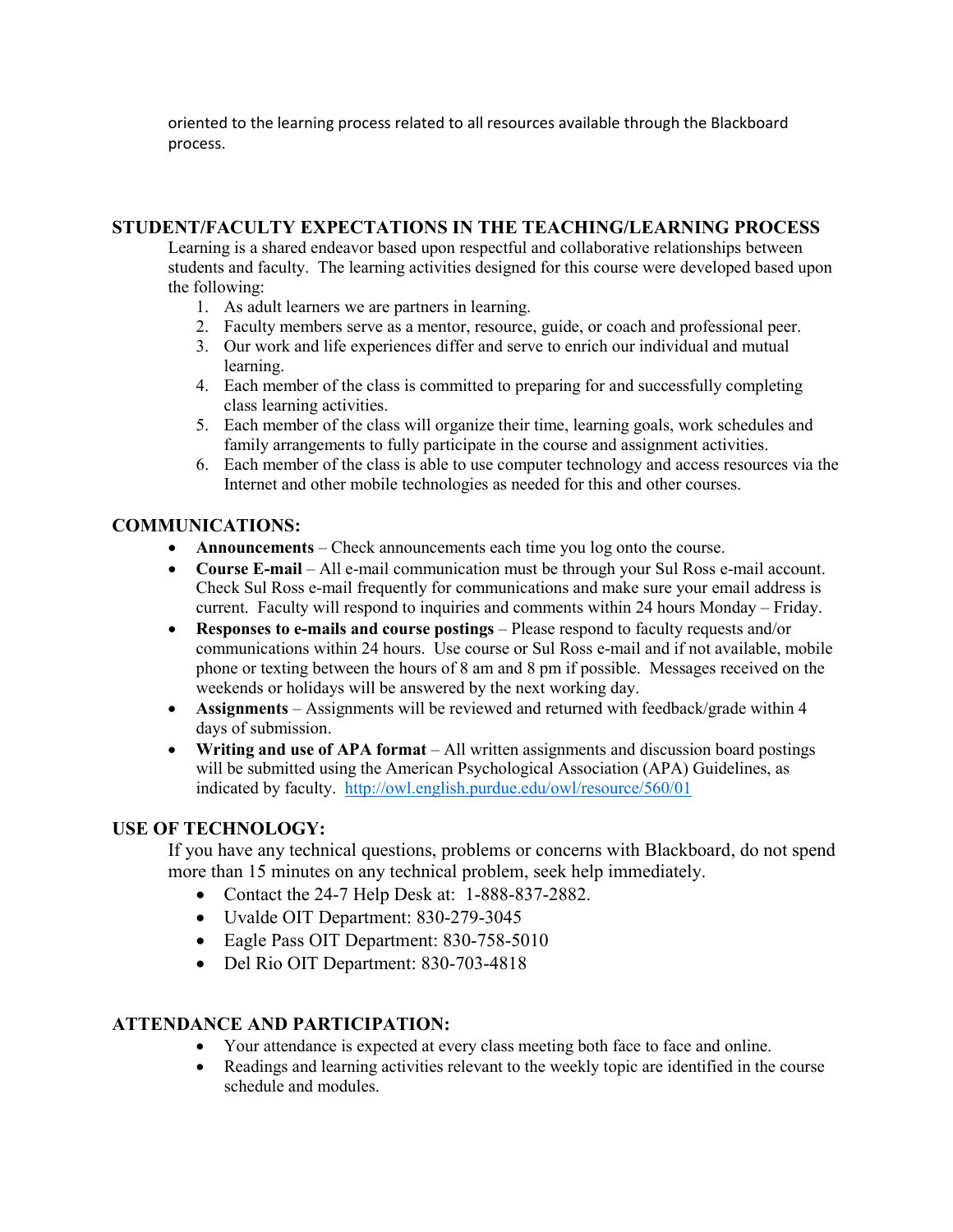- Scholarly and knowledgeable participation requires that you read your assigned readings prior to joining the class discussions.
- An online course requires participation in all areas for accurate evaluation of performance including responding the faculty requests or communications.
- If you have an emergency and cannot attend a class meeting or complete an assignment by the due date, you must contact your faculty by phone, e-mail, or text as soon as possible and make arrangements to make up the assignments.
- Blackboard course platforms have a tracking feature. This feature quantifies how often and when students are active in the course and also provides information if the student has accessed different pages of the course. The Blackboard tracking function may be utilized to verify student online participation.

# **RULES OF NETIQUETTE:**

The term "netiquette" refers to written and unwritten rules regarding appropriate communication on the Internet. It will apply primarily to your interactions on the course Discussion Board, assignments both individual and group, and e-mail communications.

- 1. Help create a community of scholars by encouraging a cooperative win-win attitude in which all members of the class are willing to work together, each contributing in their own way.
- 2. Be helpful and be sure to do your part in an online class or in group work so that assignments can be completed.
- 3. Common courtesy and good manners, along with proper use of grammar, sentence structure, and correct spelling, are essential when taking an online class.
	- a. Use a meaningful title in the Subject line. For e-mail, include course number.
	- b. Use the person's name you are writing to as a greeting in the first line of the message – this helps ensure you are writing to the intended person (group).
	- c. Close the posting by writing your full name at the end of the message.
- 4. Do not post anything too personal as all students in the class and your instructor will see what you write and the University archives all course materials;
- 5. Be courteous and respectful to students and faculty in the course.
	- a. There is a difference between making a statement that is a critical appraisal of an idea and criticizing someone for their point of view as it will be read by others;
	- b. Be careful with the tones of what you are communicating, sarcasm and subtle humor; one person's joke may be another person's insults;
	- c. Do not use all caps in the message box (it is considered shouting);
	- d. Do not use language that is inappropriate for a classroom setting or prejudicial in regard to gender, race or ethnicity.
- 6. Keep the messages you post to the Discussion Board relevant to the course and assignment, and provide a rationale including references as appropriate to support your point-of-view.
- 7. Avoid duplication. Read the previous discussions before you comment or ask a question as the information may have already been covered.
- 8. When posting a response, make sure you clarify the post to which you are responding.
- 9. If the topic you wish to address is already covered under an existing thread, do not start a new thread.
- 10. When responding to a specific comment, quote only the relevant part of the comment and stay focused on the assignment.
- 11. Try not to lurk, meaning you are just reading and not participating.
- 12. Quality of online communications/postings is important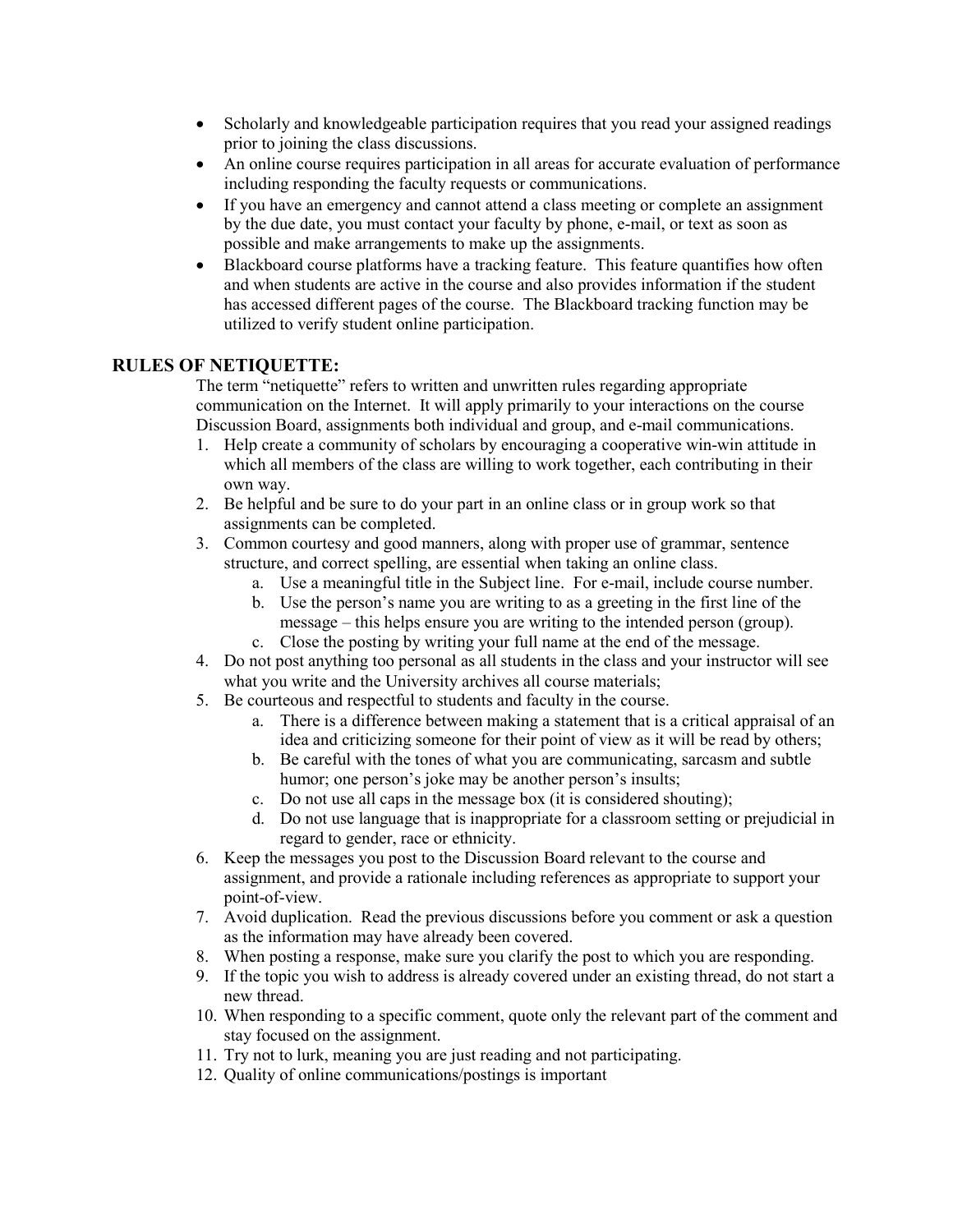- a. It is not acceptable to present work or ideas of others as your own. If you quote from a source, use quotation marks and provide the original author's name, year, and the work from which the quotation is taken. If you paraphrase, use your own understanding of the work if possible and give credit to the original author by citing name, year and source of the idea.
- b. If the posting is going to be long, use paragraphs;
- c. Do not overuse acronyms like you use in text messaging. Some of the participants may not be familiar with acronyms;
- d. Just as you would proofread a formal paper, before posting;
	- i. Read what you have written for content;
	- ii. Rethink what you have written for tone;
	- iii. Reread what you have written for organization and coherence; and
	- iv. Revise what you have written for grammar, punctuation and mechanics.
	- v. Once you submit your work, discussion, or e-mail, you cannot change what you have written.
- 13. Don't send large files as someone in your class may have a relatively slow internet connection and be sure to check for viruses when sending files.
- 14. Be patient if you do not get an immediate response to your postings as others may be on a different schedule. If it is urgent, you can contact other students of faculty by e-mail, phone, or text.

#### **ASSESSMENT OF STUDENT LEARNING:**

1. Evaluation of student performance is based on evidence of achievement of course objectives. Students are graded on their attendance and participation in the class discussion boards, online reflections and observations, clinical performance when applicable, knowledge and comprehension of reading assignments and completion of course assignments. Criteria for each course activity and assignments include grading rubrics are delineated either in the syllabus or in the modules.

#### 2. **Summary of Measures for Evaluations:**

The course grade is based on Discussion Board participation,

| <b>Course Requirements</b>                    |           |
|-----------------------------------------------|-----------|
| 1. Class Discussion & Participation           | 20%       |
| 2. Critical Analysis of Literature/Research   | 15%       |
| 3. Data Base Development                      | 15%       |
| 4. Weekly Documentation of Assessment/Patient |           |
| <b>Education/Health Promotion</b>             | 10%       |
| 5. Final Complete Integrated Assessment       | Pass/Fail |
| 6. Clinical Performance/Preceptor/Faculty     | 40%       |
| Total                                         | 100%      |
|                                               |           |

3. **Calculation of Final Grade**: The final grade is derived as a summary of the points delineated on specific rubrics for the assignments and participation.

Grading Scale  $A = 90 - 100$  $B = 80 - 89$  $C = 75 - 79$  $D = 70 - 74$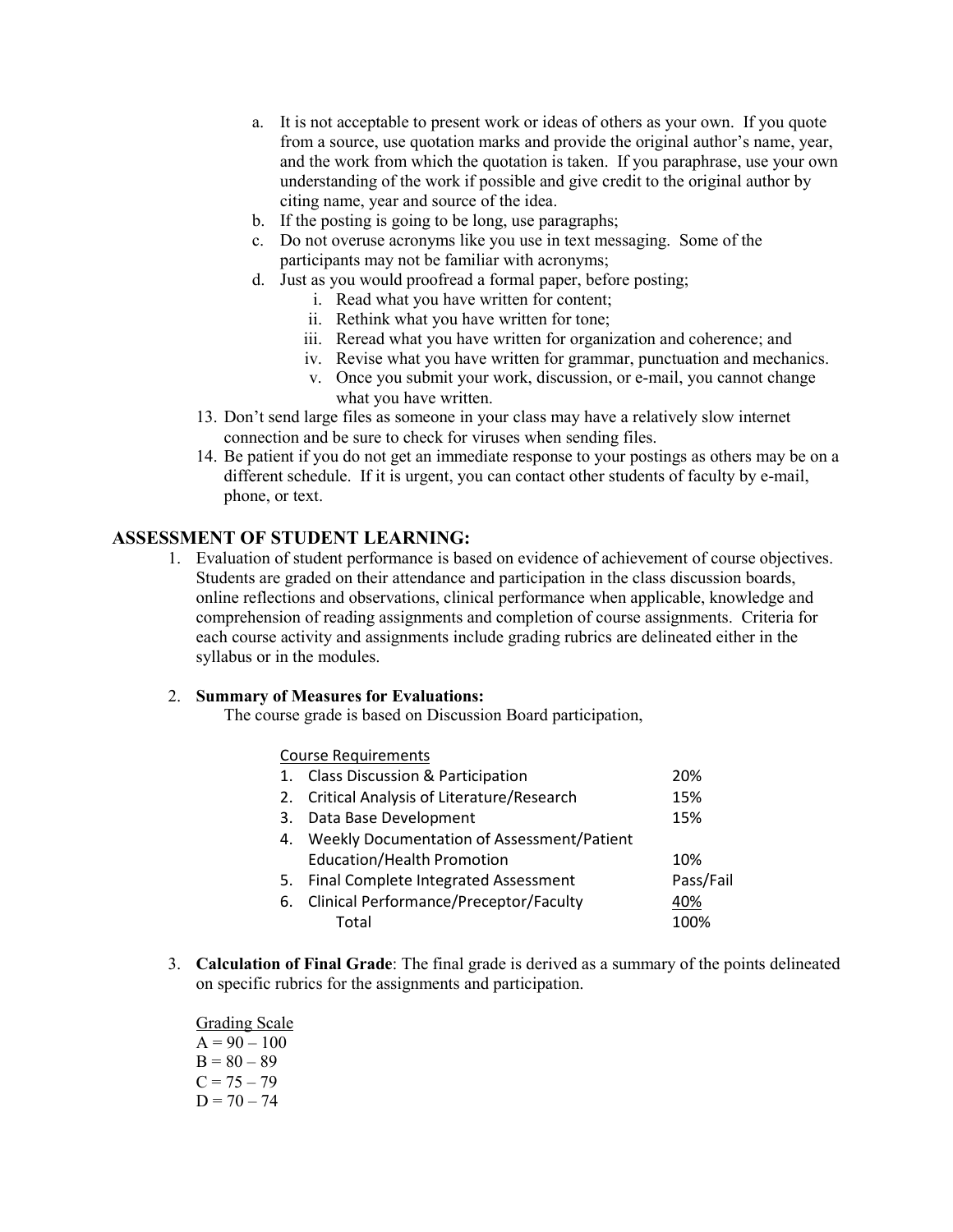# **POLICIES FOR EXAMS AND ASSIGNMENTS:**

**Missed Examinations and Makeup Examinations:** Faculty members must be informed immediately when a student is aware that an examination will be missed. Make-up should occur within a week of the scheduled examination as agreed on between the faculty and student. Should scheduling conflicts and/or family emergencies arise, students should contact faculty by phone, e-mail, or text as soon as possible. If students have spoken with faculty and an agreement is reached, late make-up exams can be arranged without penalty.

**Late and Make-up Assignments**: To achieve the designated points for an assignment, the assignment must be submitted at or before the scheduled date and time. Missed course work, class participation grades, written documents or presentations will result in the student receiving a zero for the assignment. Should scheduling conflicts and/or family emergencies arise, student should contact faculty by phone, e-mail, or text as soon as possible. If students have spoken with faculty and an agreement is reached, late make-up assignments can be arranged without penalty.

| <b>Week</b><br>&<br><b>Module</b> | <b>Topics &amp; Objectives</b>  | <b>Required Readings &amp;</b><br><b>References</b> | Learning Activities, Assignments &<br><b>Submission Dates</b> |  |
|-----------------------------------|---------------------------------|-----------------------------------------------------|---------------------------------------------------------------|--|
| Week 1                            | <b>INTRODUCTION TO</b>          | <b>Reading</b>                                      | <b>Class Activities:</b>                                      |  |
| <b>March</b>                      | <b>BLACKBOARD &amp; PATIENT</b> | Assignment:                                         | 1 <sub>1</sub><br>Utilize interactive activities to           |  |
| 14,                               | ASSESSMENT, HEALTH              | Jarvis, C. (2018).                                  | assure that each student can                                  |  |
| 2022                              | <b>HISTORY NUTRITIONAL</b>      | Physical                                            | utilize necessary components                                  |  |
|                                   | <b>ASSESSMENT &amp; GENERAL</b> | Examination &                                       | of Blackboard.                                                |  |
|                                   | <b>SURVEY</b>                   | <b>Health Assessment</b>                            | 2.<br>Discuss some key factors from                           |  |
|                                   | Review Population-              | $(7th Ed.)$ . St. Louis,                            | the nursing theory you                                        |  |
|                                   | <b>Based Data Base</b>          | Mo: Saunders-                                       | selected for your patient                                     |  |
|                                   | Developed in                    | Elsevier.                                           | population that will guide in                                 |  |
|                                   | Assessment course.              |                                                     | the development of your data                                  |  |
|                                   |                                 | Jarvis, C. (2012).                                  | base.                                                         |  |
|                                   | Class Objectives &              | Physical                                            | 3.<br>Discuss routine diagnostic data                         |  |
|                                   | <b>Discussion Topics:</b>       | Examination &                                       | that will provide foundational                                |  |
|                                   | Explain the relationship<br>1.  | <b>Health Assessment</b>                            | information for assessment of                                 |  |
|                                   | of clinical reasoning,          | <b>Student Laboratory</b>                           | your selected patient                                         |  |
|                                   | nursing process and             | Manual (6 <sup>th</sup> Edition).                   | population.                                                   |  |
|                                   | health assessment.              | St. Louis MO:                                       | Utilize the entire data base on<br>4.                         |  |
|                                   | Discuss the components<br>2.    | Saunders-Elsevier                                   | a minimum of two individuals                                  |  |
|                                   | of a comprehensive              |                                                     | that represent your patient                                   |  |
|                                   | data base.                      | Student/Preceptor                                   | population.                                                   |  |
|                                   | Explain the legal<br>3.         | Handbook                                            |                                                               |  |
|                                   | requirements related to         |                                                     |                                                               |  |

**COURSE SCHEDULE:** (This schedule is subject to change by faculty.) **NURS 4313 Clinical Nursing Practice**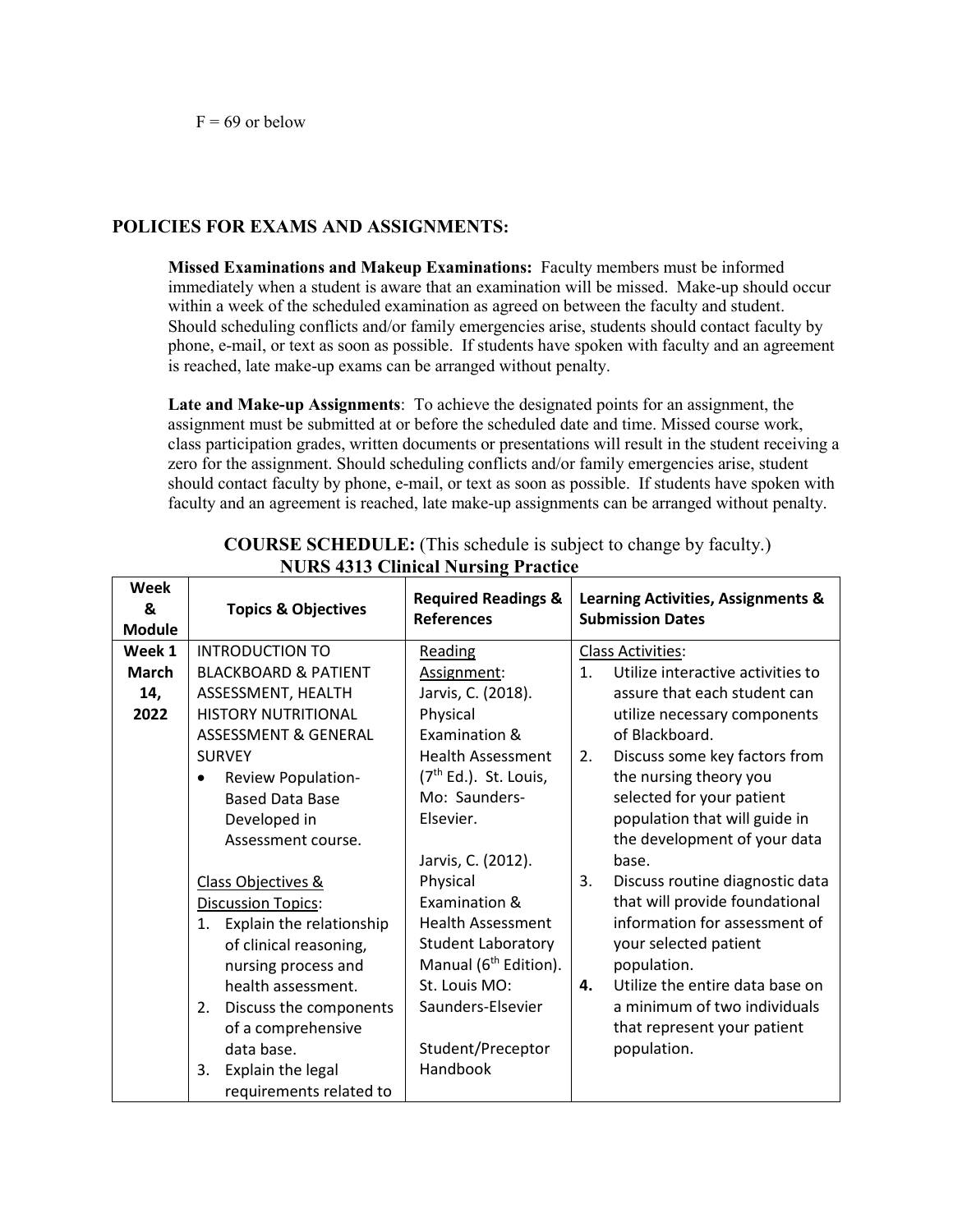|                                       | nursing assessment<br>based on Texas Board of<br>Nursing standards,<br>rules, and regulations.<br>Differentiate between<br>4.<br>subjective and objective<br>data.<br>Describe health and<br>5.<br>illness beliefs and<br>practice assessments.<br>Describe the<br>6.<br>components and<br>process of a general<br>survey.<br>Identify factors affecting<br>7.<br>accurate body<br>measurements.<br>Explain the process and<br>8.<br>technique of a skilled<br>interview.  |                                                                                                                                                                                                                                                                                                                                                                                                                                                          | 5.<br>Discuss with faculty and/or<br>classmates any issues that<br>were difficult to assess.<br>Discuss the components of a<br>6.<br>nutritional assessment<br>including laboratory data.<br>Write a brief, general survey of<br>your patient.                                                                                                                                                                                                                                                                                                                            |
|---------------------------------------|----------------------------------------------------------------------------------------------------------------------------------------------------------------------------------------------------------------------------------------------------------------------------------------------------------------------------------------------------------------------------------------------------------------------------------------------------------------------------|----------------------------------------------------------------------------------------------------------------------------------------------------------------------------------------------------------------------------------------------------------------------------------------------------------------------------------------------------------------------------------------------------------------------------------------------------------|---------------------------------------------------------------------------------------------------------------------------------------------------------------------------------------------------------------------------------------------------------------------------------------------------------------------------------------------------------------------------------------------------------------------------------------------------------------------------------------------------------------------------------------------------------------------------|
| Week 3<br><b>March</b><br>28,<br>2022 | <b>Obesity</b><br>Learning Activities::<br>1. Discuss the prevalence<br>and management of obesity<br>in your selected patient<br>population.<br>2. Is body mass index<br>recorded during patient<br>care?<br>3. Discuss secondary effects<br>that can occur from obesity<br>in your patient population.<br>4. Discuss some approaches<br>to obtaining information<br>from obese patients to<br>determine their<br>understanding, beliefs, &<br>feelings regarding obesity. | <b>Reading Assignment:</b><br>Jarvis, C. (2018).<br><b>Physical Examination</b><br>& Health Assessment<br>(7 <sup>th</sup> ED.). St. Louis,<br>MO: Saunders-<br>Elsevier.<br>Jarvis, C. (2018).<br>Physical<br>Examination &<br><b>Health ASSESSMENT</b><br><b>STUENT</b><br>LABORATORY<br>MANUAL. Manual<br>(6 <sup>th</sup> Edition). St.<br>Louis MO:<br>Saunders-Elsevier<br>Manual (6 <sup>th</sup> Edition).<br>St. Louis MO:<br>Saunders-Elsevier | <b>Class Activities:</b><br>1. Group discussion regarding new<br>knowledge and skills obtained in<br>clinical practice including patient<br>conditions, laboratory testing and<br>results and new medications.<br>2. Role play some approaches to<br>assessing sensitive information<br>from patients.<br>3. Compare and contrast some<br>differences in age,<br>culture/ethnicity or other variables<br>to enhance understanding of<br>obesity.<br>4. Share information and<br>approaches to nutritional intake<br>and physical activity which may<br>alter body weight. |
| Week 5<br><b>April</b><br>11,<br>2022 | <b>Learning Activities</b><br>findings from a<br>1.<br>comprehensive<br>assessment.                                                                                                                                                                                                                                                                                                                                                                                        | <b>Reading Assignment:</b><br>Jarvis, C. (2018).<br><b>Physical Examination</b><br>& Health Assessment<br>(7 <sup>th</sup> ED.). St. Louis,                                                                                                                                                                                                                                                                                                              | <b>Class Activities:</b><br>1. Group discussion regarding new<br>information gained during clinical<br>practice                                                                                                                                                                                                                                                                                                                                                                                                                                                           |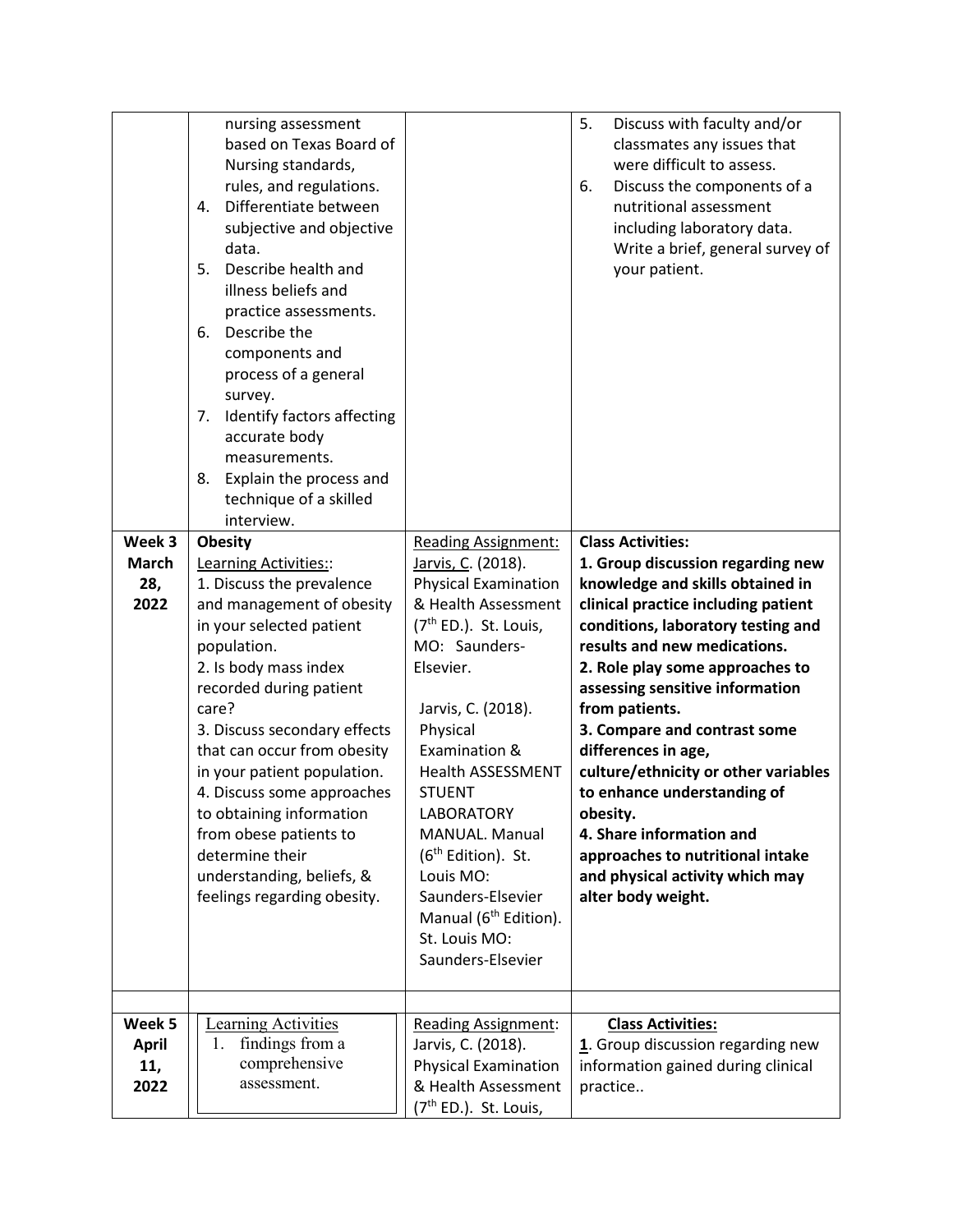| 2. | Is substance                              | MO: Saunders-                     | 2. Discuss patient situations which   |
|----|-------------------------------------------|-----------------------------------|---------------------------------------|
|    | use/abuse addressed                       | Elsevier.                         | you experienced in your practice      |
|    | during the care of                        |                                   | which has provided insight or         |
|    | your selected patient                     | Jarvis, C. (2012).                | understanding of substance            |
|    | population?                               | <b>Physical Examination</b>       | use/abuse.                            |
|    |                                           | & Health Assessment               |                                       |
| 3. | Are questions related                     | Student Laboratory                | 3. Open discussion related to all     |
|    | to substance                              | Manual (6 <sup>th</sup> Edition). | forms of potential substance abuse    |
|    | use/abuse discussed<br>in the presence of | St. Louis MO:                     | such as alcohol, drugs, nicotine use, |
|    | family or significant                     | Saunders-Elsevier.                | illicit drugs & others.               |
|    | others?                                   |                                   |                                       |
|    |                                           |                                   | 4. Discuss the topic of substance     |
| 4. | How might personal                        |                                   | abuse screening.                      |
|    | experiences/feelings                      |                                   |                                       |
|    | impact                                    |                                   | 5 Share information gleaned from      |
|    | communication with                        |                                   | literature related to promotion of    |
|    | your selected patient                     |                                   | methods to cease abuse.               |
|    | population?                               |                                   |                                       |
| 5. | Is the topic of                           |                                   |                                       |
|    | depression or any                         |                                   |                                       |
|    | other factors                             |                                   |                                       |
|    | identified regarding                      |                                   |                                       |
|    | the relationship                          |                                   |                                       |
|    | between problems                          |                                   |                                       |
|    | and substance abuse                       |                                   |                                       |
|    | addressed at any time                     |                                   |                                       |
|    | during patient                            |                                   |                                       |
|    | assessment?                               |                                   |                                       |
| 6. | What are some of the                      |                                   |                                       |
|    | guidelines that                           |                                   |                                       |
|    | nursing staff follow                      |                                   |                                       |
|    | when addressing                           |                                   |                                       |
|    | substance abuse?                          |                                   |                                       |
|    |                                           |                                   |                                       |
|    |                                           |                                   |                                       |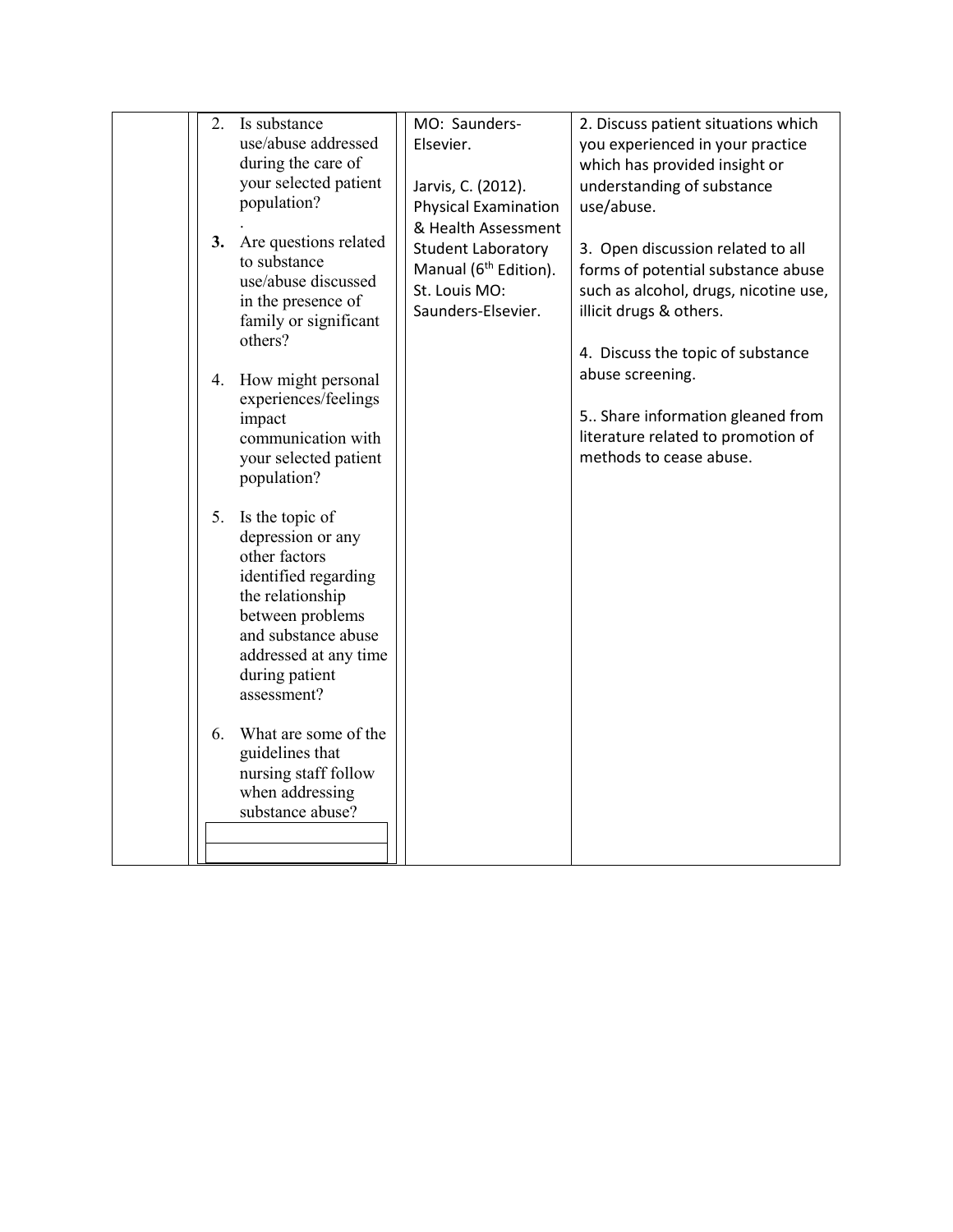| Week 7.      | <b>INDICATIONS OF HEALTH</b>   | Reading                            | Class Activities:                                          |
|--------------|--------------------------------|------------------------------------|------------------------------------------------------------|
| <b>April</b> | <b>STATUS</b>                  | Assignments:                       | 1. Group discussion regarding the                          |
| 25,          | 1. identify physical           | Jarvis, C. (2016).                 | benefits of clinical experience.                           |
| 2022         | observations which can         | <b>Physical Examination</b>        | Discuss pertinent vaccinations<br>1.                       |
|              | reflect health status in your  | & Health Assessment                | for age groups (across the life                            |
|              | selected patient               | (7 <sup>th</sup> ED.). St. Louis,  | span).                                                     |
|              | population.                    | MO: Saunders-                      | Does your patient population<br>2.                         |
|              |                                | Elsevier.                          | view                                                       |
|              | 2. Identify lab testing and    |                                    | vaccinations/immunizations as a<br>health component?       |
|              | results which provide          | Jarvis, C. (2012).                 | What is the focus on food intake<br>3.                     |
|              | insight into health status.    | <b>Physical Examination</b>        | in general for your patient                                |
|              |                                | & Health Assessment                | population?                                                |
|              | 3. Factors which alert the     | Student Laboratory                 | Is nutrition viewed as an<br>4.                            |
|              | nurse to a clear focus on      | Manual (6 <sup>th</sup> Edition).  | important contributor to health?                           |
|              | health status.                 | St. Louis MO:<br>Saunders-Elsevier | What is the value of physical<br>5.                        |
|              |                                |                                    | activity to health                                         |
|              |                                |                                    | maintenance/status?                                        |
|              |                                |                                    | 6. Plan communication principles                           |
|              |                                |                                    | or strategies to enhance<br>assessment of attitudes toward |
|              |                                |                                    | health.                                                    |
|              |                                |                                    |                                                            |
|              |                                |                                    |                                                            |
| Week 8       | <b>FINALS WEEK</b>             |                                    |                                                            |
| May 2,       | All Evaluation Forms and       |                                    |                                                            |
| 2022         | Clinical Documents must be     |                                    |                                                            |
|              | finalized that are included in |                                    |                                                            |
|              | Preceptor/Student              |                                    |                                                            |
|              | Guidelines                     |                                    |                                                            |
|              |                                |                                    |                                                            |
|              |                                |                                    |                                                            |
|              |                                |                                    |                                                            |
|              |                                |                                    |                                                            |
|              |                                |                                    |                                                            |
|              |                                |                                    |                                                            |
|              |                                |                                    |                                                            |
|              |                                |                                    |                                                            |
|              |                                |                                    |                                                            |
|              |                                |                                    |                                                            |
|              |                                |                                    |                                                            |
|              |                                |                                    |                                                            |
|              |                                |                                    |                                                            |
|              |                                |                                    |                                                            |
|              |                                |                                    |                                                            |
|              |                                |                                    |                                                            |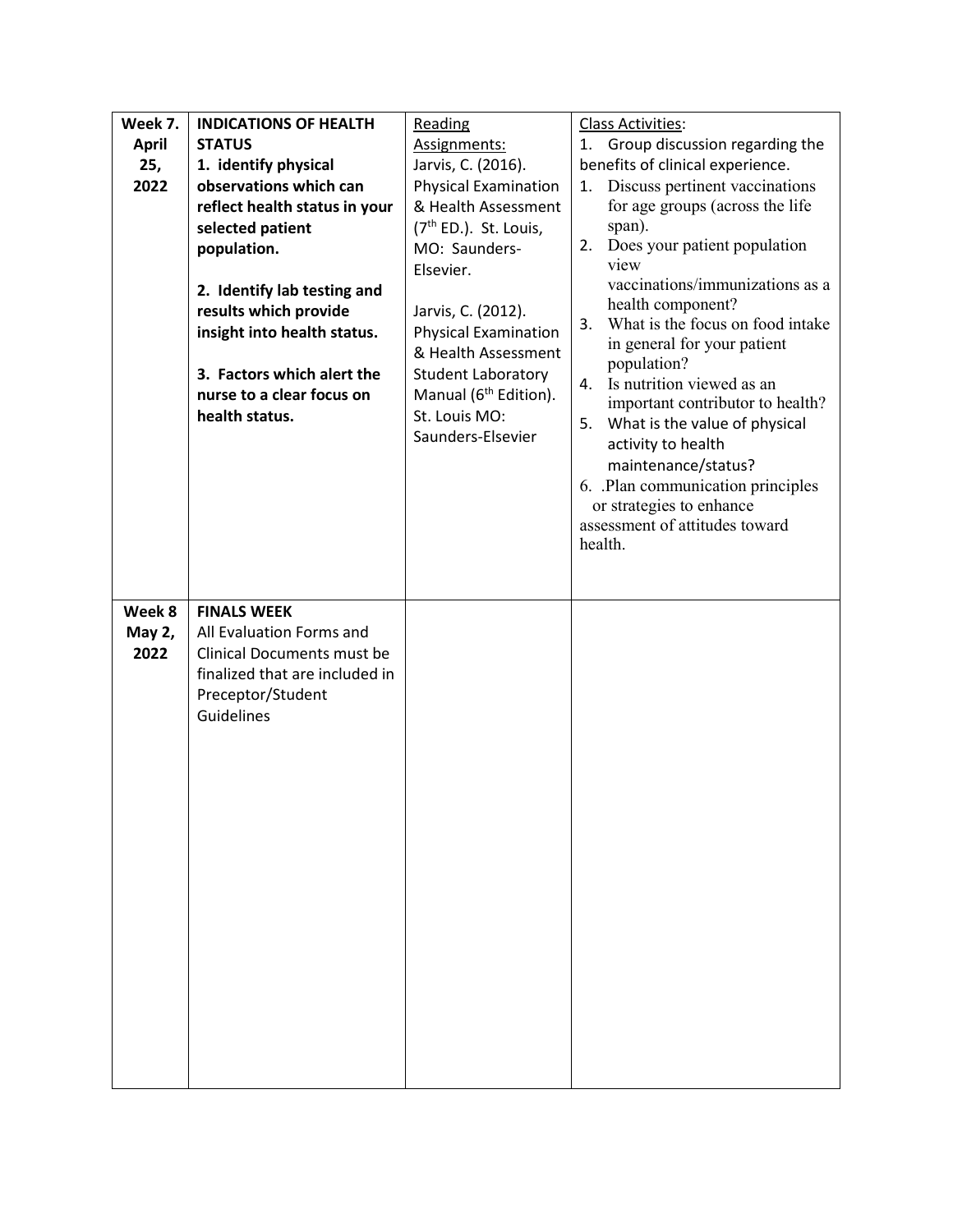#### **ACADEMIC HONESTY POLICY**:

The University expects all students to engage in all academic pursuits in a manner that is beyond reproach and to maintain complete honesty and integrity in the academic experiences both in and out of the classroom. The University may initiate disciplinary proceedings against a student accused of any form of academic dishonesty, including but not limited to, cheating on an examination or other academic work, plagiarism, collusion, and the abuse of resource materials. Academic Dishonesty includes:

- 1. Copying from another student's test paper, laboratory report, other report, or computer files, data listings, and/or programs, or allowing another student to copy from same.
- 2. Using, during a test, materials not authorized by the person giving the test.
- 3. Collaborating, without authorization, with another person during an examination or in preparing academic work.
- 4. Knowingly, and without authorization, using, buying, selling, stealing, transporting, soliciting, copying, or possessing, in whole or in part, the contents of a non-administered test.
- 5. Substituting for another student; permitting any other person, or otherwise assisting any other person to substitute for oneself or for another student in the taking of an examination or test or the preparation of academic work to be submitted for academic credit.
- 6. Bribing another person to obtain a non-administered test or information about a nonadministered test.
- 7. Purchasing or otherwise acquiring and submitting as one's own work any research paper or other writing assignment prepared by an individual or firm. This section does not apply to the typing of a rough and/or final version of an assignment by a professional typist.
- 8. "Plagiarism" means the appropriation and the unacknowledged incorporation of another's work or idea in one's own written work offered for credit.
- 9. "Collusion" means the unauthorized collaboration with another person in preparing written work offered for credit.
- 10. "Abuse of resource materials" means the mutilation, destruction, concealment, theft or alteration of materials provided to assist students in the mastery of course materials.
- 11. "Academic work" means the preparation of an essay, dissertation, thesis, report, problem, assignment, or other project that the student submits as a course requirement or for a grade.

All academic dishonesty cases may be first considered and reviewed by the faculty member. If the faculty member believes that an academic penalty is necessary, he/she may assign a penalty, but must notify the student of his/her right to appeal to the Department Chair, the Associate Provost/Dean, and eventually to the Provost and Vice President for Academic and Student Affairs before imposition of the penalty. At each step in the process, the student shall be entitled to written notice of the offense and/or the administrative decision, an opportunity to respond, and an impartial disposition as to the merits of his/her case.

In the case of flagrant or repeated violations, the Vice President for Academic and Student Affairs may refer the matter to the Dean of Students for further disciplinary action. No disciplinary action shall become effective against the student until the student has received procedural due process except as provided under Interim Disciplinary Action.

# **AMERICAN WITH DISABILITIES ACT (ADA) STATEMENT:**

Sul Ross State University is committed to equal access in compliance with the Americans with Disabilities Act of 1973. It is the student's responsibility to initiate a request for accessibility services. Students seeking accessibility services must contact Kathy Biddick in Student Services, Room C-102, Uvalde campus. The mailing address is 2623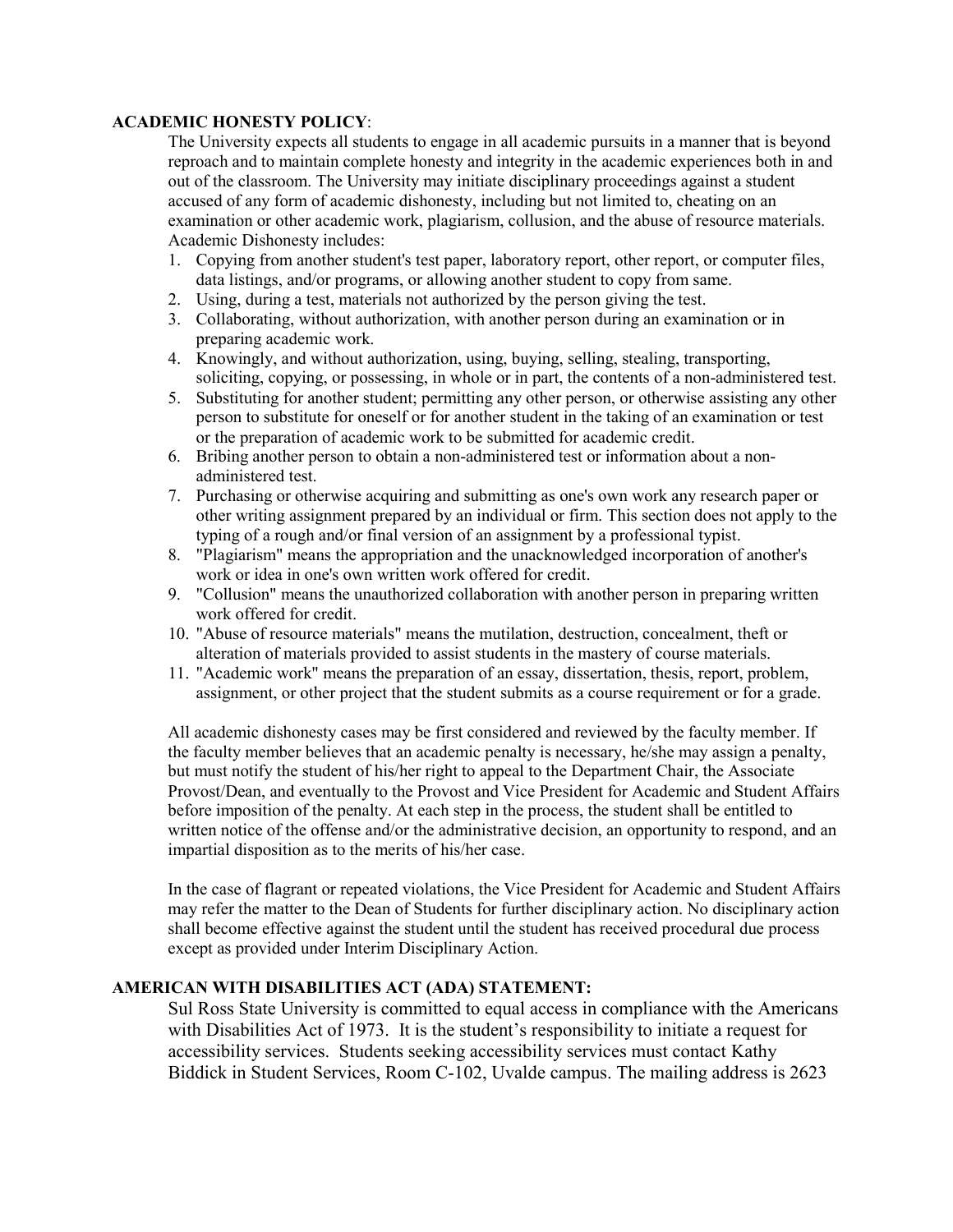Garner Field Road, Rio Grande College-Sul Ross State University, Uvalde, Texas 78801. Telephone: 830-279-3003. E-mail: [kbiddick@sulross.edu](mailto:kbiddick@sulross.edu)

#### **ONLINE COURSES**:

Web courses (offered online) are not self-paced and require considerable work in order to meet requirements. Students should be prepared to devote approximately 12 hours per week to accomplish the work required for a 3-hour class (i.e. student should devote approximately the same study time for an online course as would be spent in a regular class with outside work requirements—a measure generally calculated at 3 hours outside work for each hours in class.) Students MUST have a reliable high-speed internet connection available on a regular basis for course work and other assignments whenever University computer laboratories are not open. Computer labs are open Mon.-Thurs., 8 a.m.-10 p.m., and Fri. 8 a.m-5 p.m. University computer labs are not open on weekends and holidays, but computers are available at the Southwest Texas Junior College and Sul Ross State University Rio Grande College libraries. A student who fails to participate in assignments during any one work period may be subject to being withdrawn from class and given a grade of F. Students should regularly log in to their class.

#### **DISTANCE EDUCATION STATEMENT:**

Students enrolled in distance education courses have equal access to the university's academic support services, such as Smarthinking, library resources, such as online databases, and instructional technology support. For more information about accessing these resources, visit the SRSU website. Students should correspond using Sul Ross email accounts and submit online assignments through Blackboard, which requires secure login information to verify students' identities and to protect students' information. The procedures for filing a student complaint are included in the student handbook. Students enrolled in distance education courses at Sul Ross are expected to adhere to all policies pertaining to academic honesty and appropriate student conduct, as described in the student handbook. Students in web-based courses must maintain appropriate equipment and software, according to the needs and requirements of the course, as outlined on the SRSU website.

#### **GENERAL CAMPUS REGULATIONS AND CONDUCT**:

All students are expected to conduct themselves in a manner consistent with the University's functions as an educational institution. It is also expected that all students who enroll at Sul Ross State University agree to assume the responsibilities of citizenship in the university community. Association in such a university community is purely voluntary, and any student may resign from it at any time when he/she considers the obligation of membership disproportionate to the benefits. All students are subject to University authority, and those students whose conduct is not within the policies of the University rules and regulations are subject to dismissal. Students are responsible for abiding by all published University rules and regulations. Failure to read publications will not excuse the student from the requirements and regulations described therein. The SRSU Student Handbook and other official University publications outline specific regulations and requirements.